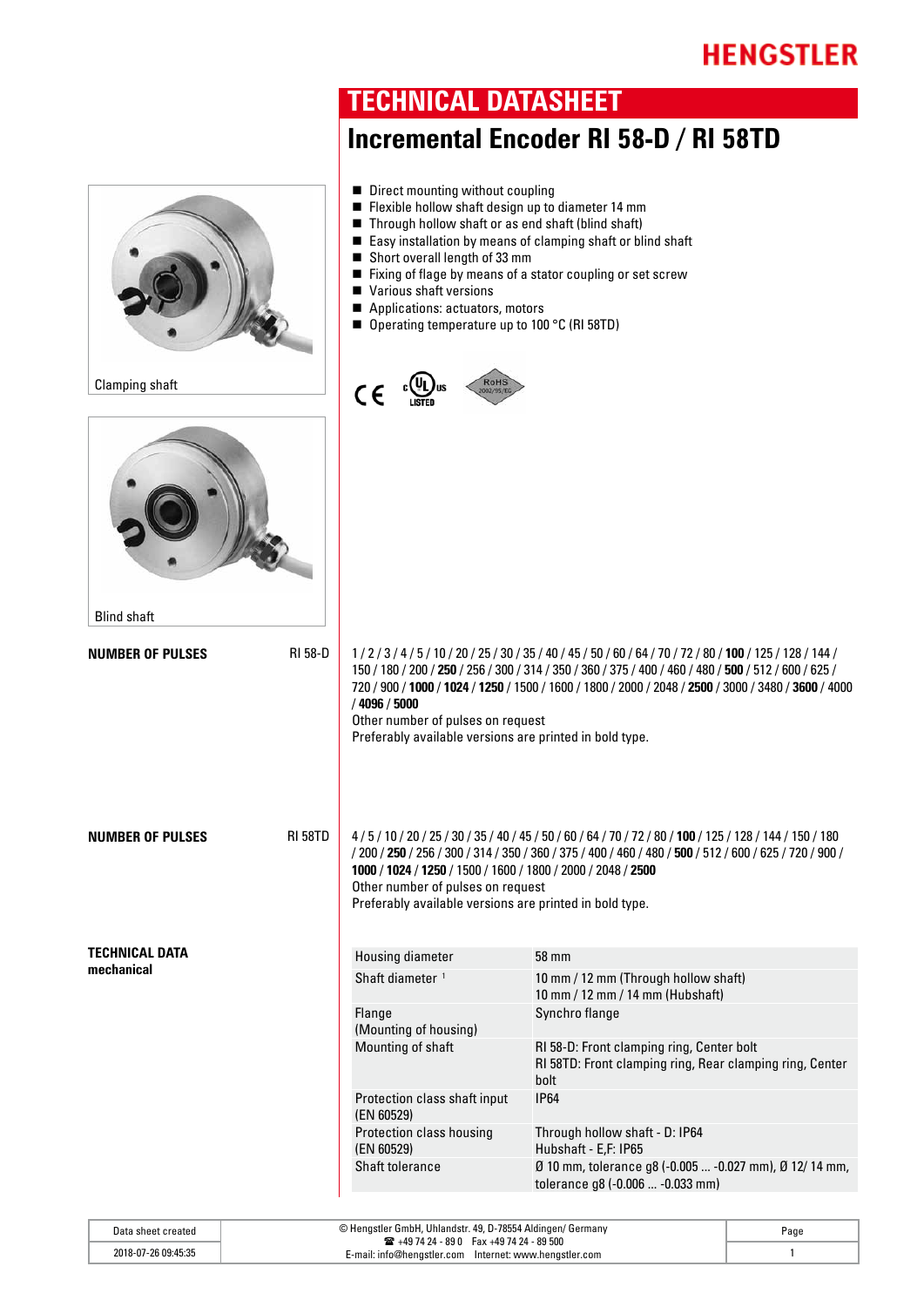### **TECHNICAL DATA mechanical (continued)**

**TECHNICAL DATA electrical** 

# **TECHNICAL DATASHEET Incremental Encoder RI 58-D / RI 58TD**

| Max. speed                                    | Hub shaft - E.F: max. 6000 rpm<br>Through hollow shaft - D: max. 4000 rpm                                                                                                                                                          |
|-----------------------------------------------|------------------------------------------------------------------------------------------------------------------------------------------------------------------------------------------------------------------------------------|
| Starting torque typ.                          | $\leq$ 1 Ncm (Hub shaft - E,F)<br>$\leq$ 2 Ncm (Through hollow shaft - D)                                                                                                                                                          |
| Moment of inertia                             | approx. 35 gcm <sup>2</sup> (Hub shaft with clamping ring front - F)<br>approx. 20 gcm <sup>2</sup> (Hub shaft, mountig with set screw - E)<br>approx. 60 gcm <sup>2</sup> (Through hollow shaft with clamping ring<br>$front - D$ |
| Vibration resistance<br>(DIN EN 60068-2-6)    | 10 $q = 100$ m/s <sup>2</sup> (10  2000 Hz)                                                                                                                                                                                        |
| Shock resistance<br>(DIN EN 60068-2-27)       | 100 $q = 1000$ m/s <sup>2</sup> (6 ms)                                                                                                                                                                                             |
| Operating temperature                         | RI 58-D: -10 °C  +70 °C<br>RI 58TD: -25 °C  +100 °C                                                                                                                                                                                |
| Storage temperature                           | $-25 °C  +85 °C$                                                                                                                                                                                                                   |
| <b>Material housing</b>                       | Aluminum                                                                                                                                                                                                                           |
| Weight                                        | approx. 170 g with hubshaft (E,F), approx. 190 g with<br>trough hollow shaft (D)                                                                                                                                                   |
| Connection <sup>2</sup>                       | Cable, axial or radial<br>M23 connector (Conin), radial                                                                                                                                                                            |
| <sup>1</sup> Other shaft diameters on request |                                                                                                                                                                                                                                    |
|                                               | <sup>2</sup> Standard cable length: 1.5 m cable, other cable length on request (only RI 58TD)                                                                                                                                      |
| General design                                | as per DIN VDE 0160, protection class III, contamination<br>level 2, overvoltage class II                                                                                                                                          |
| Supply voltage <sup>1</sup>                   | RS422 + Sense (T): DC 5 V $\pm$ 10 %<br>RS422 + Alarm (R): ± 10% DC 5 V or DC 10 - 30 V<br>Push-pull (K), Push-pull antivalent (I): DC 10-30 V                                                                                     |

| Current w/o load typ.       | 40 mA (DC 5 V), 60 mA (DC 10 V), 30 mA (DC 24 V)                                                                                                                                                                                                                                                                              |
|-----------------------------|-------------------------------------------------------------------------------------------------------------------------------------------------------------------------------------------------------------------------------------------------------------------------------------------------------------------------------|
| Max. pulse frequency        | RS422: 300 kHz<br>Push-pull: 200 kHz                                                                                                                                                                                                                                                                                          |
| Standard<br>output versions | RS422 + Alarm (R): A, B, N, $\overline{A}$ , $\overline{B}$ , $\overline{N}$ , Alarm<br>RS422 + Sense (T): A, B, N, $\overline{A}$ , $\overline{B}$ , $\overline{N}$ , Sense<br>Push-pull (K): A, B, N, Alarm<br>Push-pull complementary (I): A, B, N, $\overline{A}$ , $\overline{B}$ , $\overline{N}$ , $\overline{A}$ larm |
| Pulse width error           | $\pm$ max. 25 $^{\circ}$ electrical                                                                                                                                                                                                                                                                                           |
| Number of pulses            | 15000                                                                                                                                                                                                                                                                                                                         |
| Alarm output                | $NPN-0.C., max. 5 mA$                                                                                                                                                                                                                                                                                                         |
| Pulse shape                 | Square wave                                                                                                                                                                                                                                                                                                                   |
| Pulse duty factor           | 1:1                                                                                                                                                                                                                                                                                                                           |
|                             |                                                                                                                                                                                                                                                                                                                               |

<sup>1</sup> With push-pull (K): pole protection

| Data sheet created  | © Hengstler GmbH, Uhlandstr. 49, D-78554 Aldingen/ Germany                                                      | Page |
|---------------------|-----------------------------------------------------------------------------------------------------------------|------|
| 2018-07-26 09:45:35 | $\frac{1}{2}$ +49 74 24 - 89 0 Fax +49 74 24 - 89 500<br>E-mail: info@hengstler.com Internet: www.hengstler.com |      |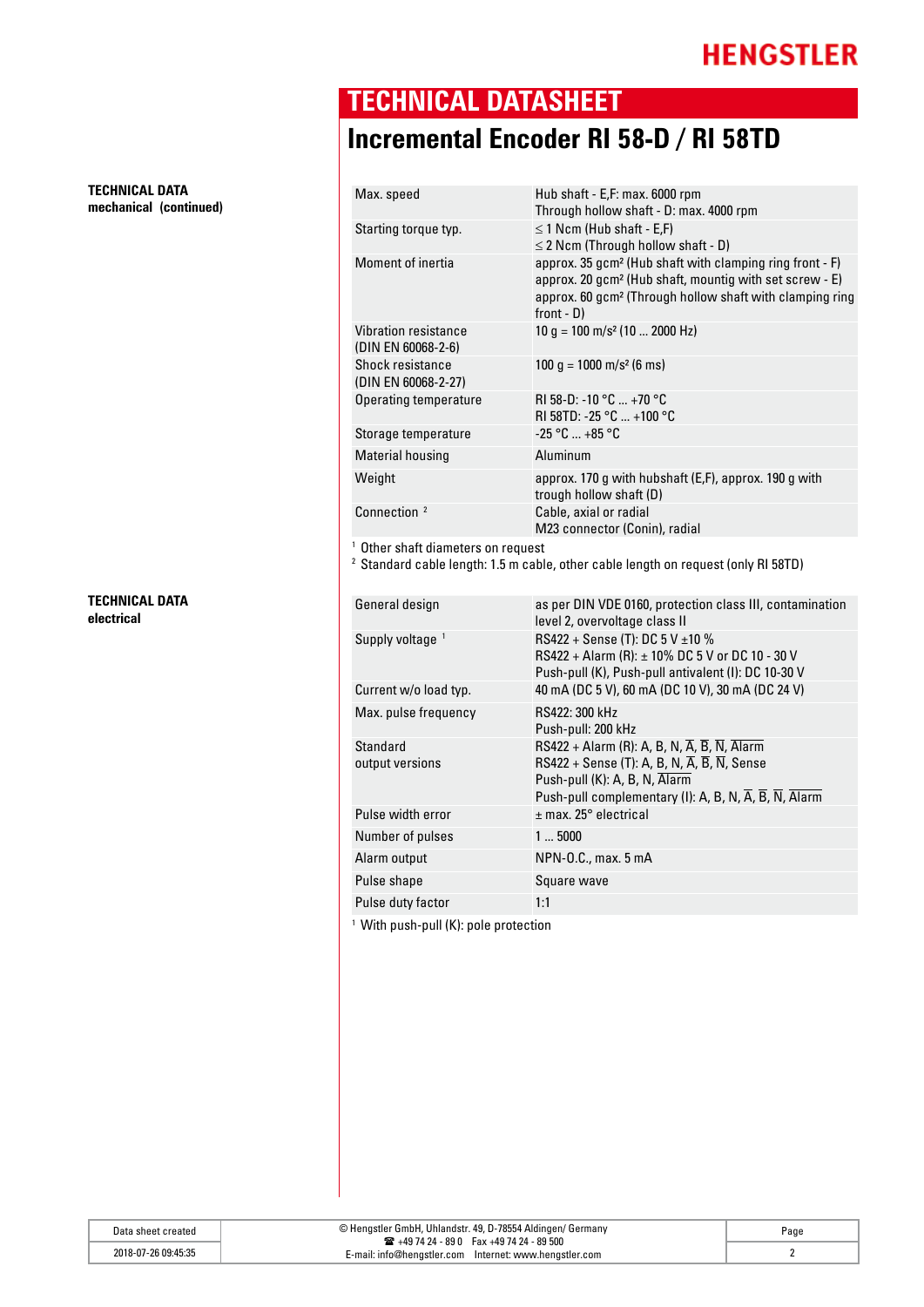## **TECHNICAL DATASHEET**

# **Incremental Encoder RI 58-D / RI 58TD**

**ELECTRICAL CONNECTIONS** 

**Cable PVC** 

**MOUNTING NECESSITIES In order to be able to compensate an axial and radial misalignment of the shaft, the en**coder flange must not be fixed rigidly. Fix the flanges by means of a stator coupling (e.g. hubshaft with tether) as torque support (see "Accessories") or by means of a cylindrical pin:



Dimensions in mm also apply for shaft-Ø 10 or 14 Mounting = D, F (Clamping ring)

Preparation of the machine flange<sup>1</sup> **(all mounting versions):**  In the machine flange a straight pin must

be installed (diameter 4x16 resp. 4x20, DIN 6325).

This pin is required as a torque support.

#### **1 Or as an option: stator coupling as torque support**



Dimensions in mm also apply for shaft-Ø 10 or 14 Mounting = E (mounting with center screw) Preparation of the drive shaft **(only in mounting = E):**  The drive shaft must be provided with a threaded bore M 4 x10: This bore accepts the fastening screw of the shaft encoder.

| Cable                                                    | <b>Output circuit</b>       |                                 |                           |                                   |
|----------------------------------------------------------|-----------------------------|---------------------------------|---------------------------|-----------------------------------|
| <b>PVC</b><br><b>Colour</b>                              | <b>RS422</b><br>+ Sense (T) | <b>RS422</b><br>$+$ Alarm $(R)$ | push-pull (K)             | push-pull<br>complementary<br>(1) |
| white                                                    | Channel A                   | Channel A                       | Channel A                 | Channel A                         |
| white/brown                                              | Channel A                   | Channel A                       |                           | Channel $\overline{A}$            |
| green                                                    | <b>Channel B</b>            | <b>Channel B</b>                | Channel B                 | <b>Channel B</b>                  |
| green/brown                                              | Channel B                   | <b>Channel B</b>                |                           | <b>Channel B</b>                  |
| yellow                                                   | Channel N                   | <b>Channel N</b>                | <b>Channel N</b>          | <b>Channel N</b>                  |
| yellow/brown                                             | Channel $\overline{N}$      | Channel $\overline{N}$          |                           | Channel $\overline{N}$            |
| yellow/black                                             | Sense GND                   | Alarm                           | <b>Alarm</b>              | Alarm                             |
| yellow/red                                               | Sense V <sub>cc</sub>       | Sense V <sub>cc</sub>           |                           | Sense V <sub>cc</sub>             |
| red                                                      | DC <sub>5</sub> V           | DC 5 / 10 - 30 V                | DC 10 - 30 V              | DC 10 - 30 V                      |
| black                                                    | GND                         | GND                             | GND                       | GND                               |
| Cable screen <sup>1</sup>                                | Cable screen <sup>1</sup>   | Cable screen 1                  | Cable screen <sup>1</sup> | Cable screen <sup>1</sup>         |
| 1 a che e che con al controle come e colleta le concelle |                             |                                 |                           |                                   |

 $^\circ$  connected with encoder housing

| Data sheet created  |  |
|---------------------|--|
| 2018-07-26 09:45:35 |  |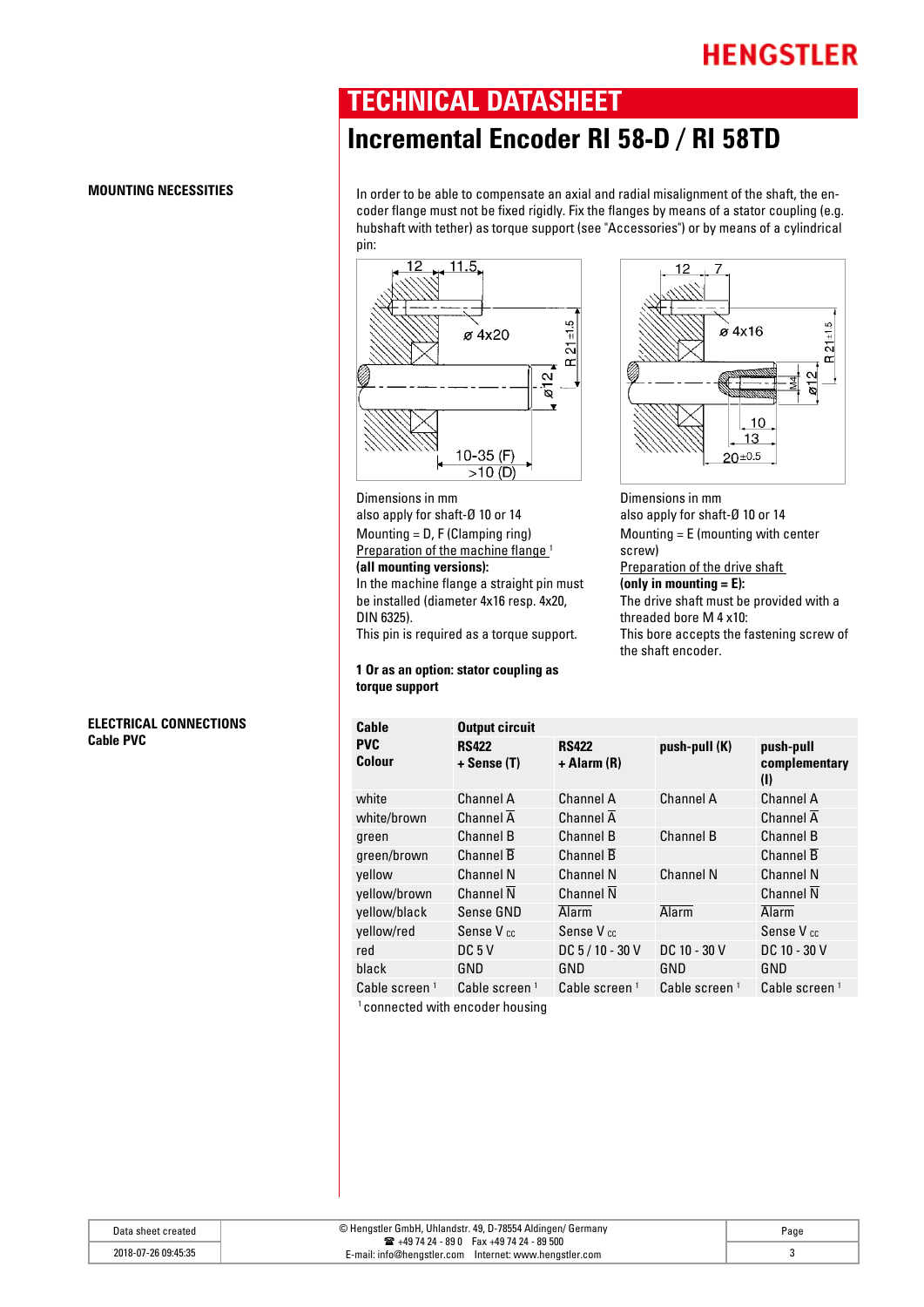**ELECTRICAL CONNECTIONS Cable TPE** 

**ELECTRICAL CONNECTIONS M23 connector (Conin), 12 pole** 

# **TECHNICAL DATASHEET**

# **Incremental Encoder RI 58-D / RI 58TD**

| Cable                       | <b>Output circuit</b>       |                             |                           |                                                            |  |
|-----------------------------|-----------------------------|-----------------------------|---------------------------|------------------------------------------------------------|--|
| <b>TPE</b><br><b>Colour</b> | <b>RS422</b><br>+ Sense (T) | <b>RS422</b><br>+ Alarm (R) | push-pull (K)             | push-pull<br>complementary<br>$\langle \mathbf{l} \rangle$ |  |
| brown                       | Channel A                   | Channel A                   | Channel A                 | Channel A                                                  |  |
| green                       | Channel $\overline{A}$      | Channel $\overline{A}$      |                           | Channel $\overline{A}$                                     |  |
| grey                        | <b>Channel B</b>            | <b>Channel B</b>            | <b>Channel B</b>          | <b>Channel B</b>                                           |  |
| pink                        | Channe B                    | Channe $\overline{B}$       |                           | Channe $\overline{B}$                                      |  |
| red                         | <b>Channel N</b>            | Channel N                   | <b>Channel N</b>          | <b>Channel N</b>                                           |  |
| black                       | <b>Channel N</b>            | <b>Channel N</b>            |                           | <b>Channel N</b>                                           |  |
| violet (white) $1$          | Sense GND                   | Alarm                       | Alarm                     | <b>Alarm</b>                                               |  |
| blue                        | Sense V <sub>cc</sub>       | Sense V <sub>cc</sub>       |                           | Sense $V_{nc}$                                             |  |
| brown/green                 | DC <sub>5</sub>             | DC 5 / 10 - 30 V            | DC 10 - 30 V              | DC 10 - 30 V                                               |  |
| white/green                 | GND                         | GND                         | GND                       | GND                                                        |  |
| Cable screen <sup>2</sup>   | Cable screen <sup>2</sup>   | Cable screen <sup>2</sup>   | Cable screen <sup>2</sup> | Cable screen <sup>2</sup>                                  |  |

<sup>1</sup> white with RS422 + Sense (T)

2 connected with encoder housing

| Pin | <b>RS422</b><br>$+$ Sense $(T)$ | <b>RS422</b><br>$+$ Alarm $(R)$ | push-pull (K)       | push-pull<br>complementary (I) |
|-----|---------------------------------|---------------------------------|---------------------|--------------------------------|
|     | Channel $\overline{B}$          | Channel $\overline{B}$          | N.C.                | Channel $\overline{B}$         |
| 2   | Sense V <sub>cc</sub>           | Sense V <sub>cc</sub>           | N.C.                | Sense V <sub>cc</sub>          |
| 3   | <b>Channel N</b>                | <b>Channel N</b>                | <b>Channel N</b>    | <b>Channel N</b>               |
| 4   | <b>Channel N</b>                | Channel N                       | N.C.                | <b>Channel N</b>               |
| 5   | <b>Channel A</b>                | Channel A                       | <b>Channel A</b>    | <b>Channel A</b>               |
| 6   | Channel $\overline{A}$          | Channel $\overline{A}$          | N.C.                | Channel $\overline{A}$         |
| 7   | N.C.                            | Alarm                           | <b>Alarm</b>        | Alarm                          |
| 8   | <b>Channel B</b>                | Channel B                       | <b>Channel B</b>    | <b>Channel B</b>               |
| 9   | $N.C.$ <sup>1</sup>             | $N.C.$ <sup>1</sup>             | $N.C.$ <sup>1</sup> | $N.C.$ <sup>1</sup>            |
| 10  | GND                             | GND                             | GND                 | GND                            |
| 11  | Sense GND                       | N.C.                            | N.C.                | N.C.                           |
| 12  | DC <sub>5</sub>                 | DC 5/10 - 30 V                  | DC 10 - 30 V        | DC 10 - 30 V                   |
|     |                                 |                                 |                     |                                |

1 screen for cable with CONIN connector

| Data sheet created  | © Hengstler GmbH, Uhlandstr. 49, D-78554 Aldingen/ Germany<br>$\mathbf{R}$ +49 74 24 - 89 0 Fax +49 74 24 - 89 500 | Page |
|---------------------|--------------------------------------------------------------------------------------------------------------------|------|
| 2018-07-26 09:45:35 | E-mail: info@henostler.com<br>Internet: www.henastler.com                                                          |      |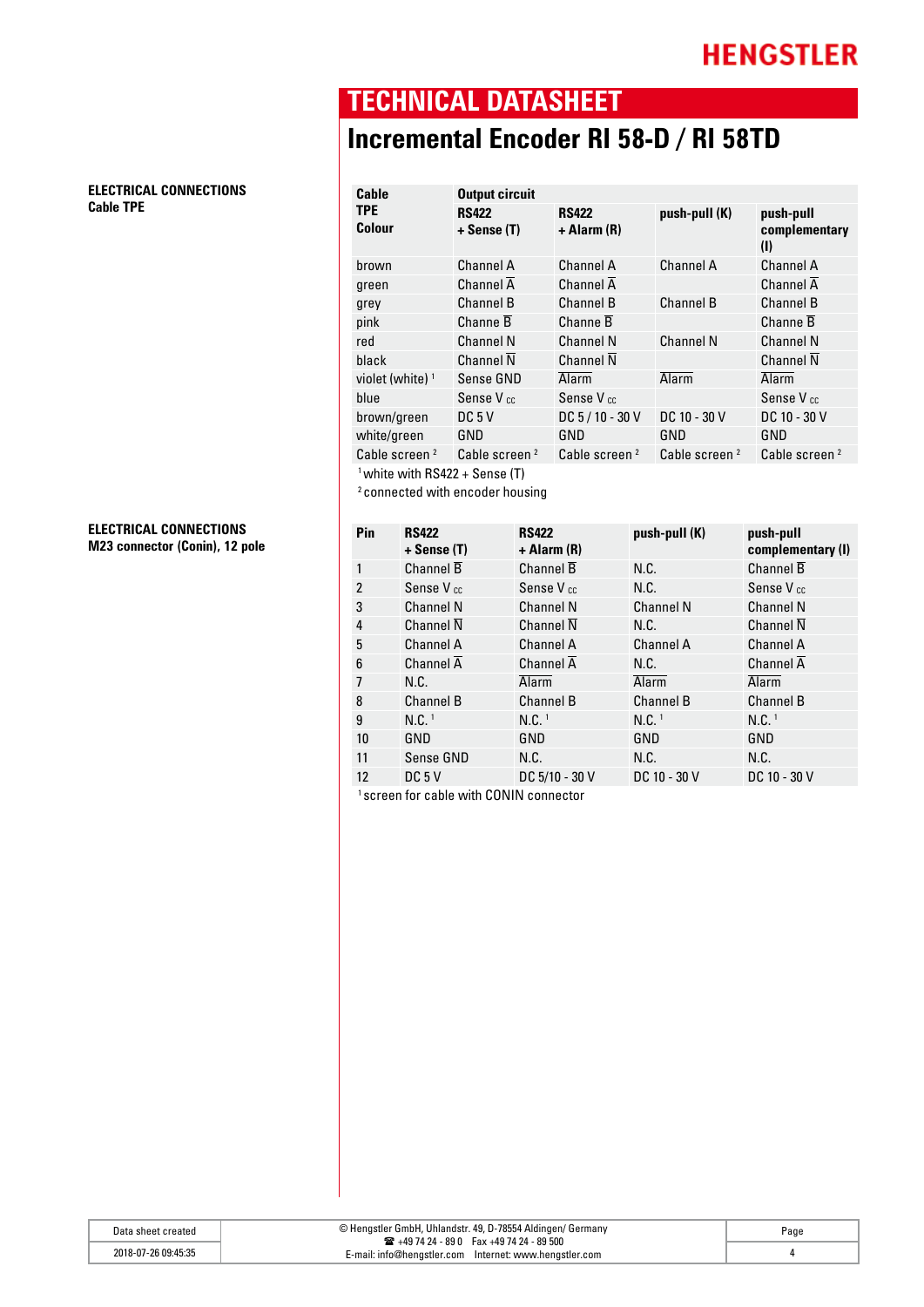## **TECHNICAL DATASHEET**

# **Incremental Encoder RI 58-D / RI 58TD**

#### **DIMENSIONED DRAWINGS**



| Data sheet created  | © Hengstler GmbH, Uhlandstr. 49, D-78554 Aldingen/ Germany<br>$\mathbf{R}$ +49 74 24 - 89 0 Fax +49 74 24 - 89 500 | Page |
|---------------------|--------------------------------------------------------------------------------------------------------------------|------|
| 2018-07-26 09:45:35 | E-mail: info@hengstler.com Internet: www.hengstler.com                                                             |      |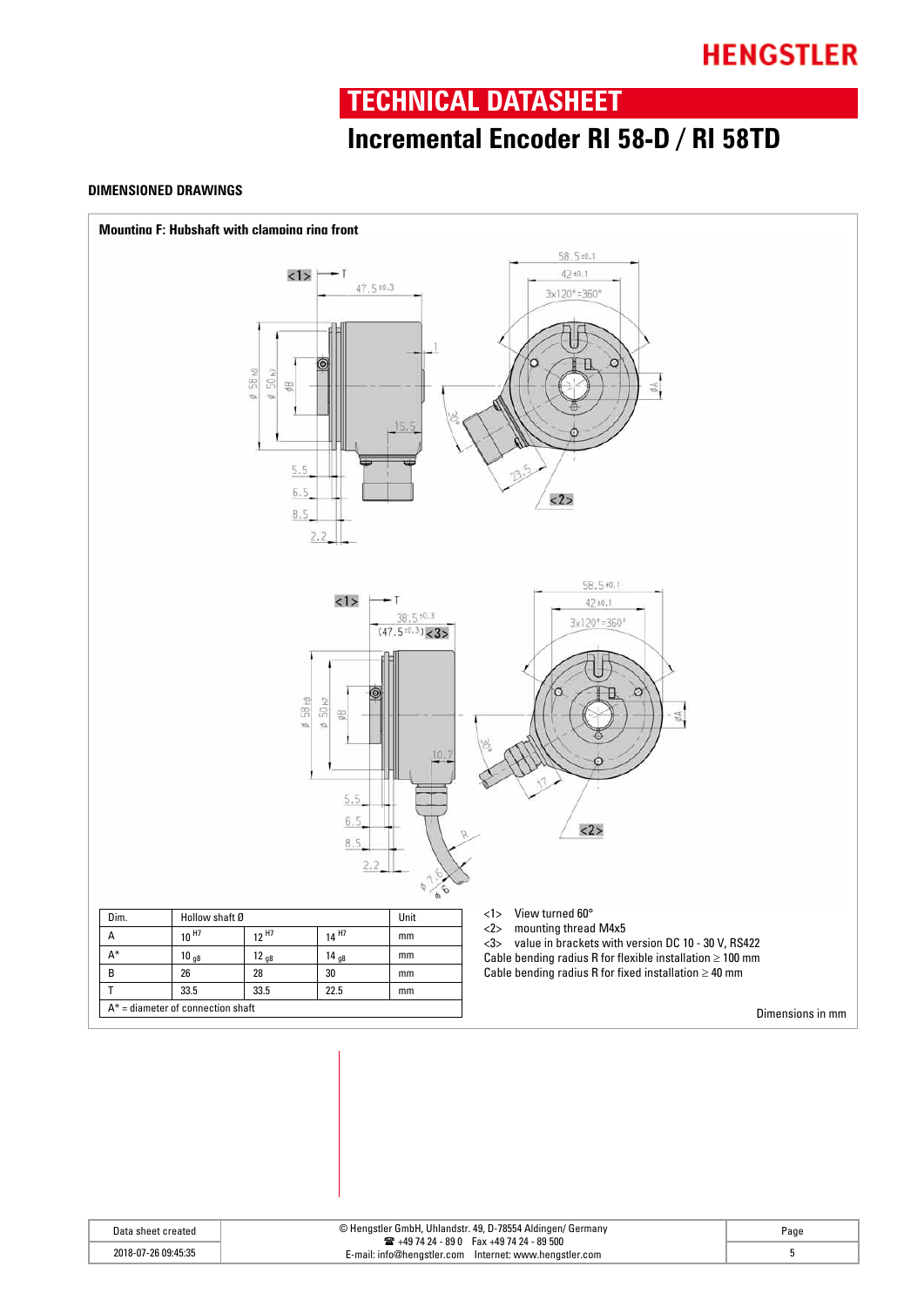## **TECHNICAL DATASHEET**

# **Incremental Encoder RI 58-D / RI 58TD**

#### **DIMENSIONED DRAWINGS (continued)**





| Vata sheet created  | © Hengstler GmbH, Uhlandstr. 49, D-78554 Aldingen/ Germany<br>$\mathbf{R}$ +49 74 24 - 89 0 Fax +49 74 24 - 89 500 | Page |
|---------------------|--------------------------------------------------------------------------------------------------------------------|------|
| 2018-07-26 09:45:35 | Internet: www.henastler.com<br>E-mail: info@henostler.com                                                          |      |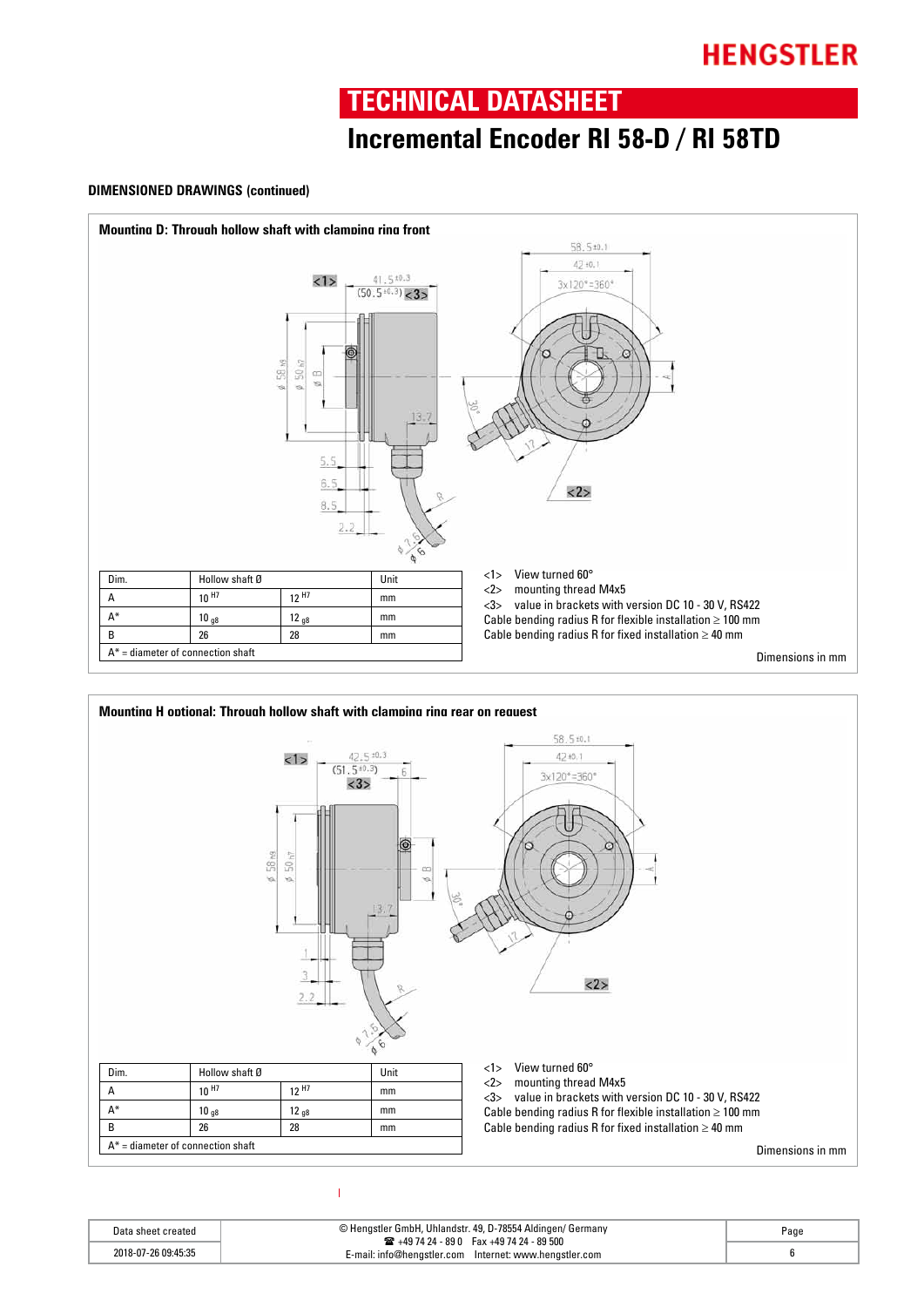## **TECHNICAL DATASHEET**

# **Incremental Encoder RI 58-D / RI 58TD**

### **DIMENSIONED DRAWINGS (continued)**



| Data sheet created  | © Hengstler GmbH, Uhlandstr. 49, D-78554 Aldingen/ Germany<br>$\mathbf{R}$ +49 74 24 - 89 0 Fax +49 74 24 - 89 500 | Page |
|---------------------|--------------------------------------------------------------------------------------------------------------------|------|
| 2018-07-26 09:45:35 | E-mail: info@hengstler.com Internet: www.hengstler.com                                                             |      |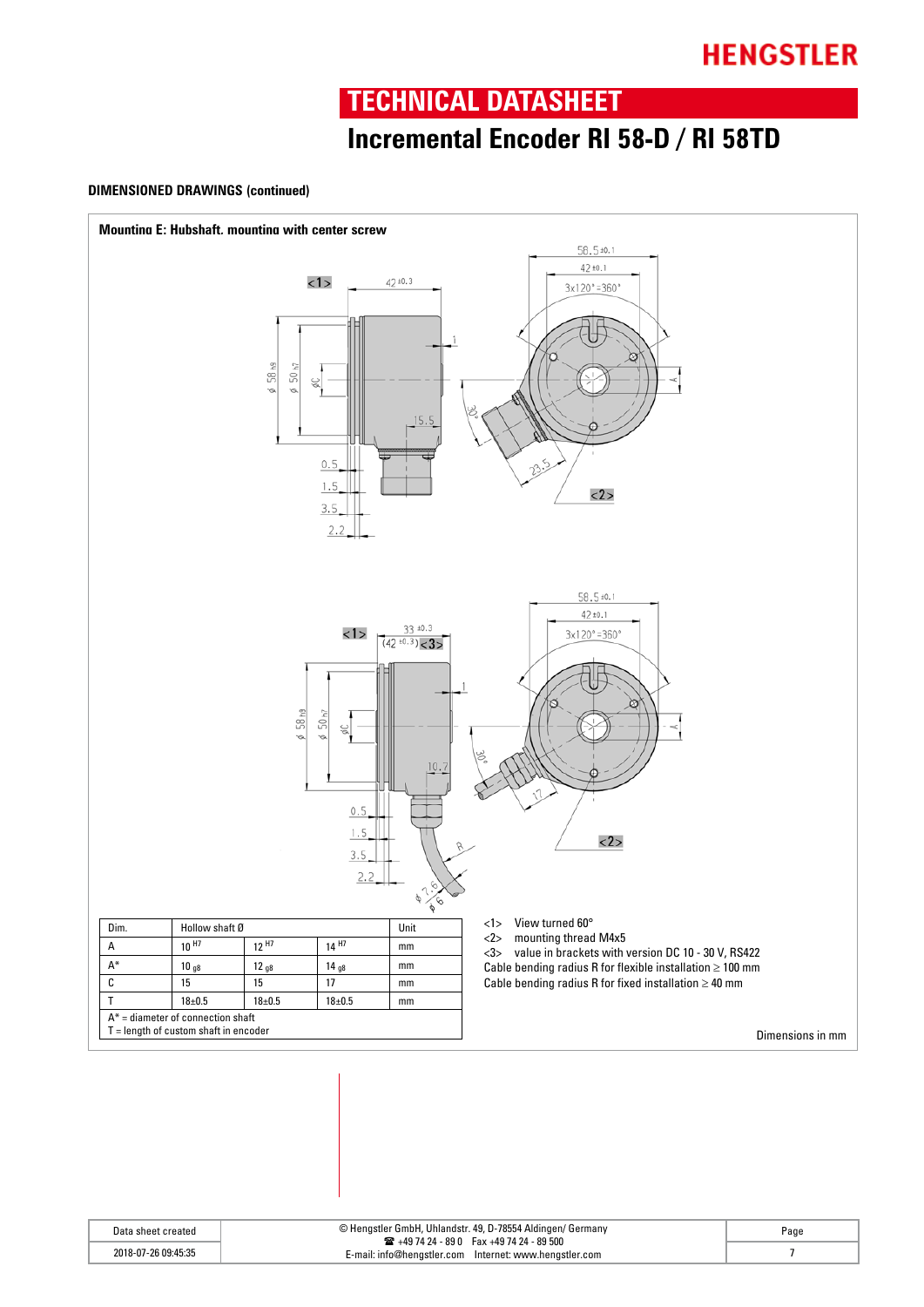## **TECHNICAL DATASHEET**

## **Incremental Encoder RI 58-D / RI 58TD**

### **ORDERING INFORMATION**

| Type                           | Number of<br>pulses                    | Supply voltage<br>1.2               | Flange, Protection, Shaft 3,4,5                                                                                                                                                                                                                                                                                                                                                                                                                                                                                                                                                                | Output                                                                                            | Connection                                                                                                                                                             |
|--------------------------------|----------------------------------------|-------------------------------------|------------------------------------------------------------------------------------------------------------------------------------------------------------------------------------------------------------------------------------------------------------------------------------------------------------------------------------------------------------------------------------------------------------------------------------------------------------------------------------------------------------------------------------------------------------------------------------------------|---------------------------------------------------------------------------------------------------|------------------------------------------------------------------------------------------------------------------------------------------------------------------------|
|                                |                                        |                                     |                                                                                                                                                                                                                                                                                                                                                                                                                                                                                                                                                                                                |                                                                                                   |                                                                                                                                                                        |
| <b>RI58-D</b><br><b>RI58TD</b> | 15000<br><b>RI 58-TD:</b><br>4<br>2500 | $A$ DC 5 V<br><b>E</b> DC 10 - 30 V | <b>D.32</b> Through hollow shaft with<br>clamping ring front, IP64, 10<br>mm<br><b>D.37</b> Through hollow shaft with<br>clamping ring front, IP64, 12<br>mm<br><b>E.42</b> Hubshaft, mounting with set<br>screw, IP64, 10 mm<br><b>E.47</b> Hubshaft, mounting with set<br>screw, IP64, 12 mm<br><b>E.49</b> Hubshaft, mounting with set<br>screw, IP64, 14 mm<br>F.42 Hubshaft, mounting with<br>clamping ring front, IP64, 10<br>mm<br>Hubshaft, mounting with<br>F.47<br>clamping ring front, IP64, 12<br>mm<br><b>F.49</b> Hubshaft, mounting with<br>clamping ring front, IP64, 14<br>mm | <b>R</b> RS422+Alarm<br>$T$ RS422 + Sense<br><b>K</b> Push-pull<br>I Push-pull com-<br>plementary | <b>B</b> PVC cable, radial<br><b>F</b> TPE cable, radial<br><b>D</b> M23 connector (Conin), 12 pole,<br>radial, cw<br>H M23 connector (Conin), 12 pole,<br>radial, ccw |

<sup>1</sup> DC 5 V: only with output "T", "R" available

<sup>2</sup> DC 10 - 30 V: only with output "K", "I", "R" available

<sup>3</sup> Mounting (flange) code "D" only with connection code "B", "F" (cable)

<sup>4</sup> Mounting (flange) code "E", "F" only with connection code "D", "H" (M23 connector)

<sup>5</sup> IP67 on cover with connector only if IP67 mating connector mounted properly.

### **ORDERING INFORMATION**

**SELECT ORDERING INFORMATION** Versions with cable outlet (connection A, B, E or F) are available with various lengths of **Selection of cable lengths of** cable **Selection of cable lengths** of **Selection of cable length**  $\alpha$ cable. To order your desired cable length, please add the respective code to the end of your ordering code. For variants with connector on cable end please add cable length code in between. Further cable lengths on request.

| Code         | <b>Cable length</b> |
|--------------|---------------------|
| without code | 1.5 <sub>m</sub>    |
| $-D0$        | 3 <sub>m</sub>      |
| $-F0$        | 5 <sub>m</sub>      |
| $-K0$        | 10 <sub>m</sub>     |
| $- P 0$      | 15 <sub>m</sub>     |
| $-U0$        | 20 <sub>m</sub>     |
| $-V0$        | 25 <sub>m</sub>     |
| Example:     |                     |

Cable 3 m length: ... B - D0

Cable mit 3 m length and M23 connectorr, cw: ... B - D0 - I

| Data sheet created  | © Hengstler GmbH, Uhlandstr. 49, D-78554 Aldingen/ Germany<br>$\mathbf{R}$ +49 74 24 - 89 0 Fax +49 74 24 - 89 500 | Page |
|---------------------|--------------------------------------------------------------------------------------------------------------------|------|
| 2018-07-26 09:45:35 | E-mail: info@hengstler.com Internet: www.hengstler.com                                                             |      |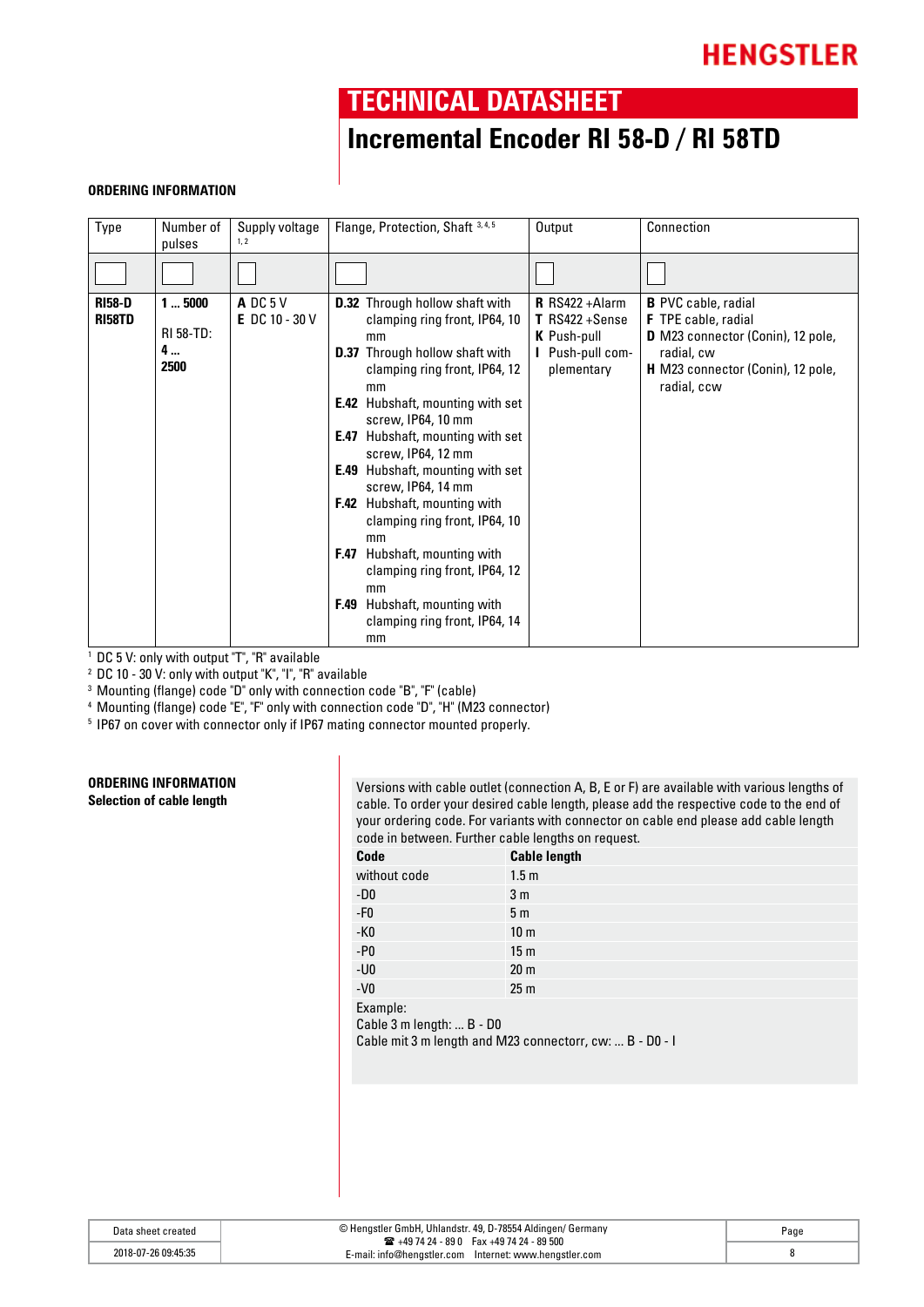## **TECHNICAL DATASHEET**

# **Incremental Encoder RI 58-D / RI 58TD Accessories**

**ACCESSORIES Hubshaft with tether as stator coupling, ordering code 1 531 162**





| CONNECTORS | <b>Connector (socket) matching with encoder connector</b>                       | <b>Ordering code</b> |
|------------|---------------------------------------------------------------------------------|----------------------|
|            | M16 (Binder), 6 pole, bent, IP40, mating connector for connection J/N           | 3 539 209            |
|            | M16 (Binder), 6 pole, gerade, IP67, mating connector for connection<br>J/N      | 3 539 472            |
|            | M23 (Conin), 12 pole, PG9, cw, mating connector for connection C/D/-I 3 539 202 |                      |
|            |                                                                                 |                      |





| CONNECTORS | Coupling (socket) matching with encoder cable with connector                           | Ordering code |
|------------|----------------------------------------------------------------------------------------|---------------|
|            | M23 (Conin), 12 pole, cw, mating connector for connection -C (cable<br>plug 3 539 186) | 3 539 187     |
|            | M23 (VDW), 12 pole, cw, mating connector for connection -B (cable<br>plug 3 539 252)   | 3 539 304     |
|            |                                                                                        |               |

| CONNECTORS | Connector (socket) matching with encoder cable with connector                         | <b>Ordering code</b> |
|------------|---------------------------------------------------------------------------------------|----------------------|
|            | M23 (Conin), 12 pole, ccw, mating connector for connection G/H/-D/-H 3 539 229        |                      |
|            | M23 (VDW), 12 pole, ccw, mating connector for connection -E (cable<br>plug 3 539 274) | 3 539 305            |

| Data sheet created  | © Hengstler GmbH, Uhlandstr. 49, D-78554 Aldingen/ Germany<br>$\mathbf{R}$ +49 74 24 - 89 0 Fax +49 74 24 - 89 500 | Page |
|---------------------|--------------------------------------------------------------------------------------------------------------------|------|
| 2018-07-26 09:45:35 | E-mail: info@hengstler.com Internet: www.hengstler.com                                                             |      |